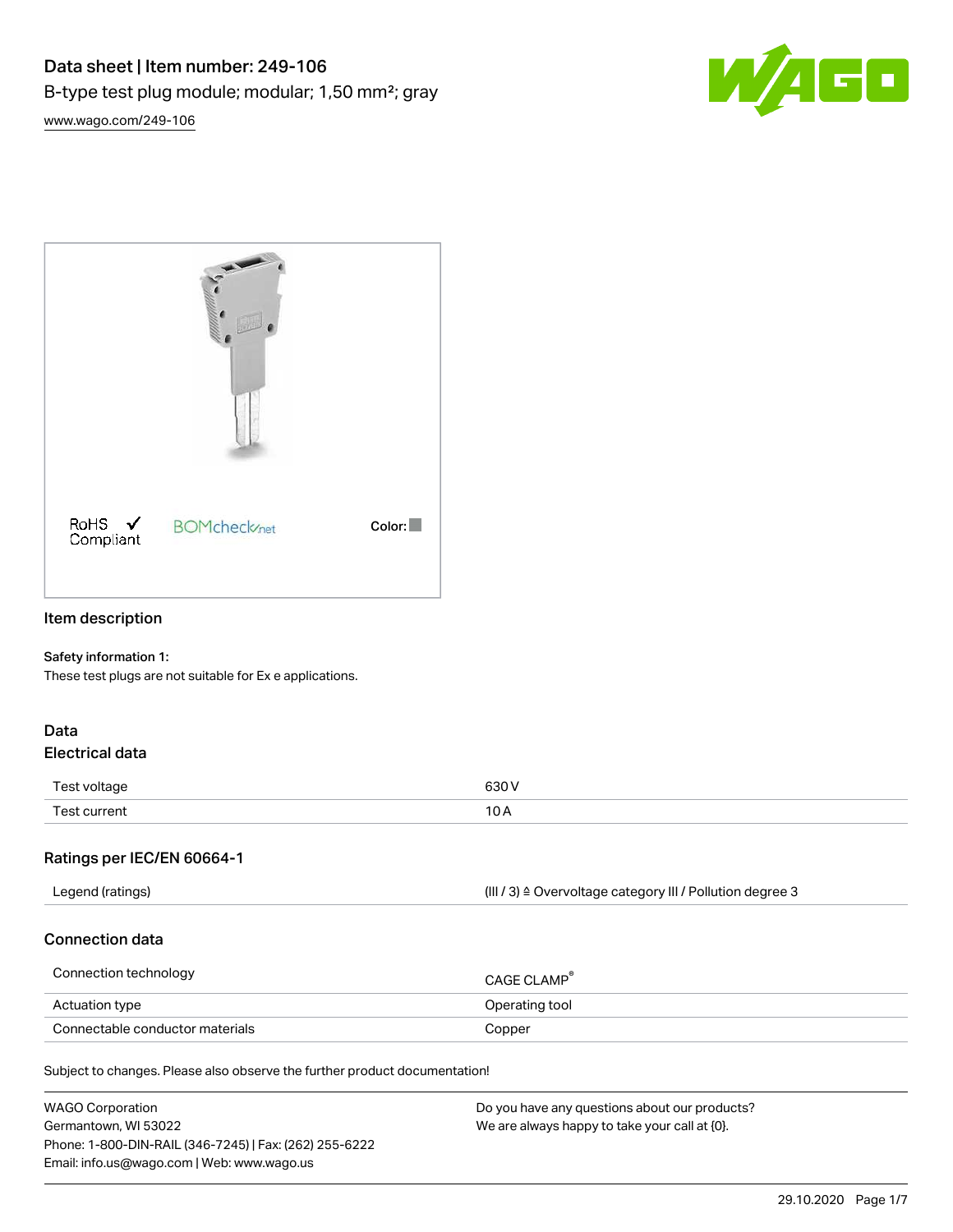## Data sheet | Item number: 249-106

[www.wago.com/249-106](http://www.wago.com/249-106)



| Solid conductor                   | $0.081.5$ mm <sup>2</sup> / 28  16 AWG |
|-----------------------------------|----------------------------------------|
| Fine-stranded conductor           | $0.081.5$ mm <sup>2</sup> / 28  16 AWG |
| Strip length                      | 89 mm / 0.31  0.35 inch                |
| Pole No.                          |                                        |
| Total number of connection points |                                        |
| Total number of potentials        |                                        |
| Wiring type                       | Front-entry wiring                     |

# Physical data

| Width        | 5 mm / 0.197 inch |
|--------------|-------------------|
| Module width | 5 mm / 0.197 inch |
|              |                   |

#### Mechanical data

| . .<br>יי י<br>ы<br>$\mathbf{v}$<br>$\cdot$<br>.<br>.<br>. . |  |
|--------------------------------------------------------------|--|
|--------------------------------------------------------------|--|

## Material Data

| Color     | gray             |
|-----------|------------------|
| Fire load | 0.032 MJ         |
| Weight    | 2.2 <sub>g</sub> |

## Commercial data

| Product Group         | 2 (Terminal Block Accessories) |
|-----------------------|--------------------------------|
| Packaging type        | <b>BOX</b>                     |
| Country of origin     | DE                             |
| <b>GTIN</b>           | 4045454265083                  |
| Customs tariff number | 85366990990                    |

## Counterpart

#### Compatible products

Email: info.us@wago.com | Web: www.wago.us

Marking accessories

|                         | Item no.: 2009-115<br>WMB-Inline; for Smart Printer; 1500 pieces on roll; stretchable 5 - 5.2 mm; plain; snap-on type; white          |                                               | www.wago.com/2009-115             |
|-------------------------|---------------------------------------------------------------------------------------------------------------------------------------|-----------------------------------------------|-----------------------------------|
|                         | Item no.: 2009-115/000-002<br>WMB-Inline; for Smart Printer; 1500 pieces on roll; stretchable 5 - 5.2 mm; plain; snap-on type; yellow |                                               | www.wago.com/2009-115<br>/000-002 |
|                         | Subject to changes. Please also observe the further product documentation!                                                            |                                               |                                   |
| <b>WAGO Corporation</b> |                                                                                                                                       | Do you have any questions about our products? |                                   |
| Germantown, WI 53022    |                                                                                                                                       | We are always happy to take your call at {0}. |                                   |
|                         | Phone: 1-800-DIN-RAIL (346-7245)   Fax: (262) 255-6222                                                                                |                                               |                                   |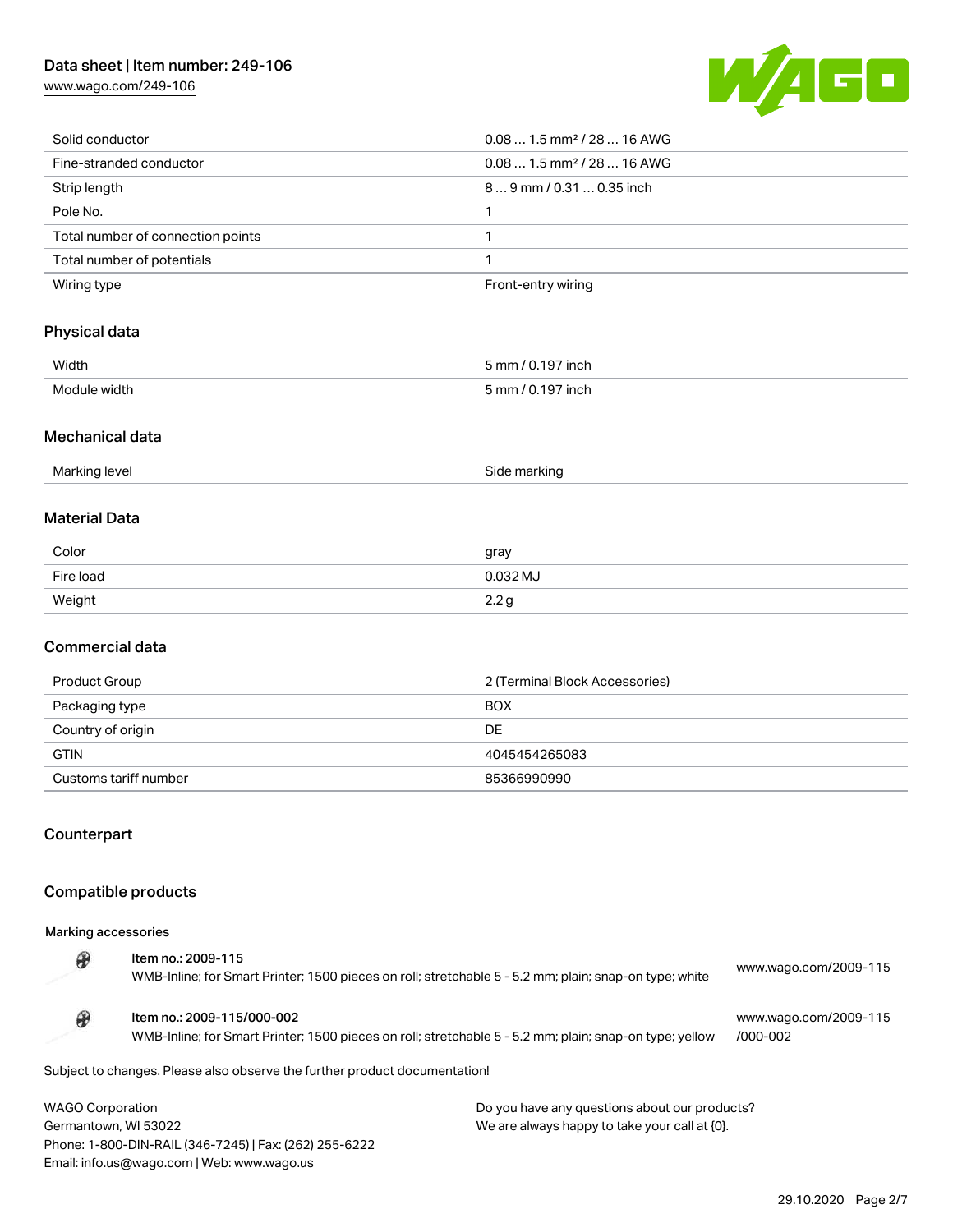

| ⊕<br>Item no.: 2009-115/000-007<br>www.wago.com/2009-115<br>WMB-Inline; for Smart Printer; 1500 pieces on roll; stretchable 5 - 5.2 mm; plain; snap-on type; gray<br>/000-007<br>₩<br>Item no.: 2009-115/000-012<br>www.wago.com/2009-115<br>WMB-Inline; for Smart Printer; 1500 pieces on roll; stretchable 5 - 5.2 mm; plain; snap-on type; orange<br>/000-012<br>Item no.: 2009-115/000-017<br>www.wago.com/2009-115<br>WMB-Inline; for Smart Printer; 1500 pieces on roll; stretchable 5 - 5.2 mm; plain; snap-on type; light<br>/000-017<br>green<br>⊕<br>Item no.: 2009-115/000-023<br>www.wago.com/2009-115<br>WMB-Inline; for Smart Printer; 1500 pieces on roll; stretchable 5 - 5.2 mm; plain; snap-on type; green<br>/000-023<br>Item no.: 2009-115/000-024<br>www.wago.com/2009-115<br>WMB-Inline; for Smart Printer; 1500 pieces on roll; stretchable 5 - 5.2 mm; plain; snap-on type; violet<br>/000-024<br>Item no.: 2009-145<br>www.wago.com/2009-145<br>Mini-WSB Inline; for Smart Printer; 1700 pieces on roll; stretchable 5 - 5.2 mm; plain; snap-on type; white | www.wago.com/2009-115 |
|--------------------------------------------------------------------------------------------------------------------------------------------------------------------------------------------------------------------------------------------------------------------------------------------------------------------------------------------------------------------------------------------------------------------------------------------------------------------------------------------------------------------------------------------------------------------------------------------------------------------------------------------------------------------------------------------------------------------------------------------------------------------------------------------------------------------------------------------------------------------------------------------------------------------------------------------------------------------------------------------------------------------------------------------------------------------------------------|-----------------------|
|                                                                                                                                                                                                                                                                                                                                                                                                                                                                                                                                                                                                                                                                                                                                                                                                                                                                                                                                                                                                                                                                                      |                       |
|                                                                                                                                                                                                                                                                                                                                                                                                                                                                                                                                                                                                                                                                                                                                                                                                                                                                                                                                                                                                                                                                                      |                       |
|                                                                                                                                                                                                                                                                                                                                                                                                                                                                                                                                                                                                                                                                                                                                                                                                                                                                                                                                                                                                                                                                                      |                       |
|                                                                                                                                                                                                                                                                                                                                                                                                                                                                                                                                                                                                                                                                                                                                                                                                                                                                                                                                                                                                                                                                                      |                       |
|                                                                                                                                                                                                                                                                                                                                                                                                                                                                                                                                                                                                                                                                                                                                                                                                                                                                                                                                                                                                                                                                                      |                       |
|                                                                                                                                                                                                                                                                                                                                                                                                                                                                                                                                                                                                                                                                                                                                                                                                                                                                                                                                                                                                                                                                                      |                       |
| Item no.: 2009-145/000-002<br>www.wago.com/2009-145<br>Mini-WSB Inline; for Smart Printer; 1700 pieces on roll; stretchable 5 - 5.2 mm; plain; snap-on type;<br>/000-002<br>yellow                                                                                                                                                                                                                                                                                                                                                                                                                                                                                                                                                                                                                                                                                                                                                                                                                                                                                                   |                       |
| Item no.: 2009-145/000-005<br>www.wago.com/2009-145<br>Mini-WSB Inline; for Smart Printer; 1700 pieces on roll; stretchable 5 - 5.2 mm; plain; snap-on type; red<br>/000-005                                                                                                                                                                                                                                                                                                                                                                                                                                                                                                                                                                                                                                                                                                                                                                                                                                                                                                         |                       |
| Item no.: 2009-145/000-006<br>www.wago.com/2009-145<br>Mini-WSB Inline; for Smart Printer; 1700 pieces on roll; stretchable 5 - 5.2 mm; plain; snap-on type; blue /000-006                                                                                                                                                                                                                                                                                                                                                                                                                                                                                                                                                                                                                                                                                                                                                                                                                                                                                                           |                       |
| Item no.: 2009-145/000-007<br>www.wago.com/2009-145<br>Mini-WSB Inline; for Smart Printer; 1700 pieces on roll; stretchable 5 - 5.2 mm; plain; snap-on type; gray /000-007                                                                                                                                                                                                                                                                                                                                                                                                                                                                                                                                                                                                                                                                                                                                                                                                                                                                                                           |                       |
| Item no.: 2009-145/000-012<br>www.wago.com/2009-145<br>Mini-WSB Inline; for Smart Printer; 1700 pieces on roll; stretchable 5 - 5.2 mm; plain; snap-on type;<br>/000-012<br>orange                                                                                                                                                                                                                                                                                                                                                                                                                                                                                                                                                                                                                                                                                                                                                                                                                                                                                                   |                       |
| Item no.: 2009-145/000-023<br>www.wago.com/2009-145<br>Mini-WSB Inline; for Smart Printer; 1700 pieces on roll; stretchable 5 - 5.2 mm; plain; snap-on type;<br>/000-023<br>green                                                                                                                                                                                                                                                                                                                                                                                                                                                                                                                                                                                                                                                                                                                                                                                                                                                                                                    |                       |

Subject to changes. Please also observe the further product documentation!

WAGO Corporation Germantown, WI 53022 Phone: 1-800-DIN-RAIL (346-7245) | Fax: (262) 255-6222 Email: info.us@wago.com | Web: www.wago.us

Do you have any questions about our products? We are always happy to take your call at {0}.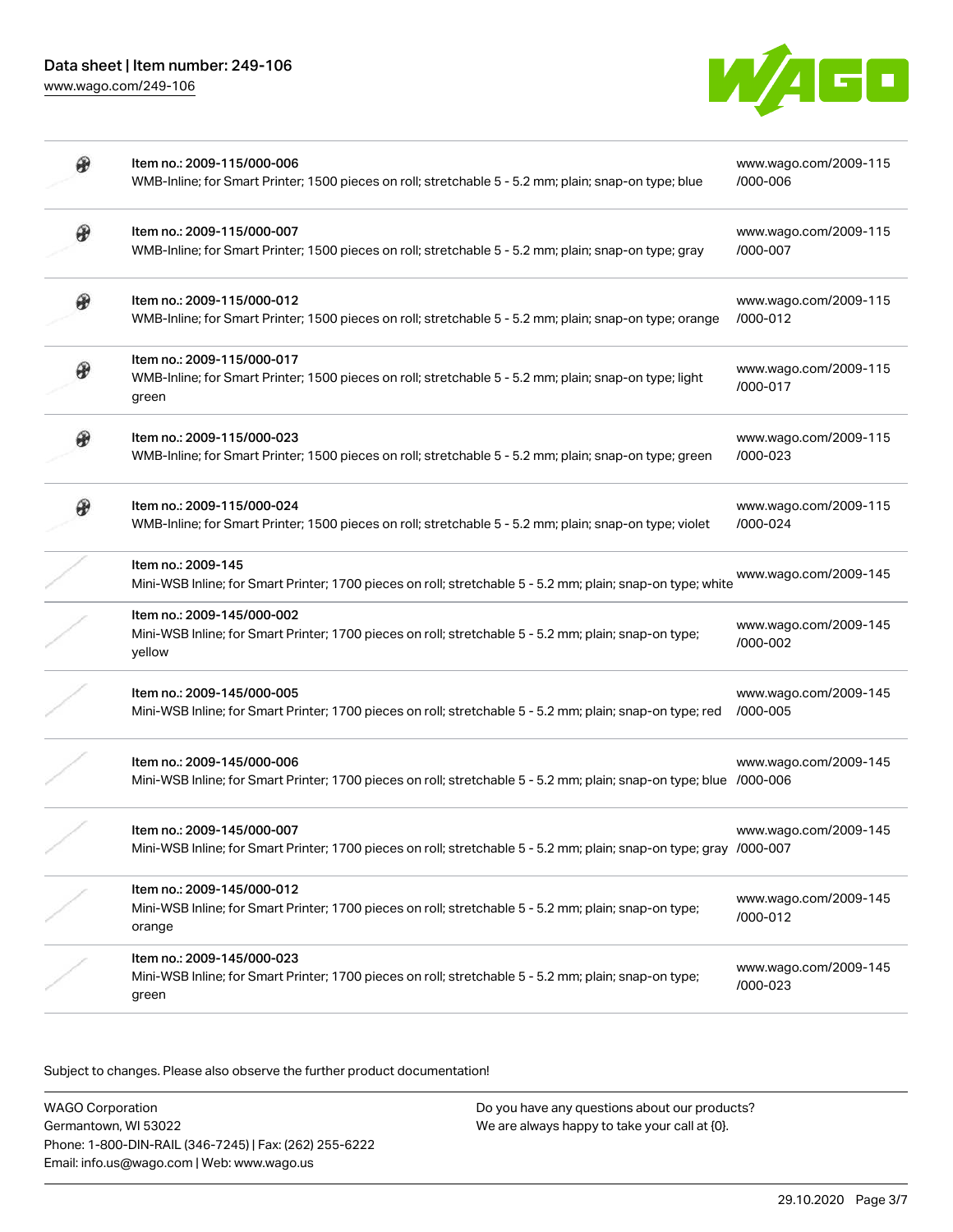Phone: 1-800-DIN-RAIL (346-7245) | Fax: (262) 255-6222

Email: info.us@wago.com | Web: www.wago.us



|                                                 | Item no.: 2009-145/000-024<br>Mini-WSB Inline; for Smart Printer; 1700 pieces on roll; stretchable 5 - 5.2 mm; plain; snap-on type;<br>violet                       |                                                                                                | www.wago.com/2009-145<br>/000-024 |
|-------------------------------------------------|---------------------------------------------------------------------------------------------------------------------------------------------------------------------|------------------------------------------------------------------------------------------------|-----------------------------------|
|                                                 | Item no.: 248-501<br>Miniature WSB Quick marking system; plain; Marker width 5 mm; 10 strips with 10 markers per card                                               |                                                                                                | www.wago.com/248-501              |
|                                                 | Item no.: 248-501/000-002<br>Mini-WSB marking card; as card; not stretchable; plain; snap-on type; yellow                                                           |                                                                                                | www.wago.com/248-501<br>/000-002  |
|                                                 | Item no.: 248-501/000-005<br>Mini-WSB marking card; as card; not stretchable; plain; snap-on type; red                                                              |                                                                                                | www.wago.com/248-501<br>/000-005  |
|                                                 | Item no.: 248-501/000-006<br>Mini-WSB marking card; as card; not stretchable; plain; snap-on type; blue                                                             |                                                                                                | www.wago.com/248-501<br>/000-006  |
|                                                 | Item no.: 248-501/000-007<br>Mini-WSB marking card; as card; not stretchable; plain; snap-on type; gray                                                             |                                                                                                | www.wago.com/248-501<br>/000-007  |
|                                                 | Item no.: 248-501/000-012<br>Mini-WSB marking card; as card; not stretchable; plain; snap-on type; orange                                                           |                                                                                                | www.wago.com/248-501<br>/000-012  |
|                                                 | Item no.: 248-501/000-017<br>Mini-WSB marking card; as card; not stretchable; plain; snap-on type; light green                                                      |                                                                                                | www.wago.com/248-501<br>/000-017  |
|                                                 | Item no.: 248-501/000-023<br>Mini-WSB marking card; as card; not stretchable; plain; snap-on type; green                                                            |                                                                                                | www.wago.com/248-501<br>/000-023  |
|                                                 | Item no.: 248-501/000-024<br>Mini-WSB marking card; as card; not stretchable; plain; snap-on type; violet                                                           |                                                                                                | www.wago.com/248-501<br>/000-024  |
|                                                 | Item no.: 793-5501<br>WMB marking card; as card; for terminal block width 5 - 17.5 mm; stretchable 5 - 5.2 mm; plain; snap-on  www.wago.com/793-5501<br>type; white |                                                                                                |                                   |
|                                                 | Item no.: 793-5501/000-002<br>WMB marking card; as card; for terminal block width 5 - 17.5 mm; stretchable 5 - 5.2 mm; plain; snap-on<br>type; yellow               |                                                                                                | www.wago.com/793-5501<br>/000-002 |
|                                                 | Item no.: 793-5501/000-005<br>WMB marking card; as card; for terminal block width 5 - 17.5 mm; stretchable 5 - 5.2 mm; plain; snap-on<br>type; red                  |                                                                                                | www.wago.com/793-5501<br>/000-005 |
|                                                 | Item no.: 793-5501/000-006<br>WMB marking card; as card; for terminal block width 5 - 17.5 mm; stretchable 5 - 5.2 mm; plain; snap-on<br>type; blue                 |                                                                                                | www.wago.com/793-5501<br>/000-006 |
|                                                 | Subject to changes. Please also observe the further product documentation!                                                                                          |                                                                                                |                                   |
| <b>WAGO Corporation</b><br>Germantown, WI 53022 |                                                                                                                                                                     | Do you have any questions about our products?<br>We are always happy to take your call at {0}. |                                   |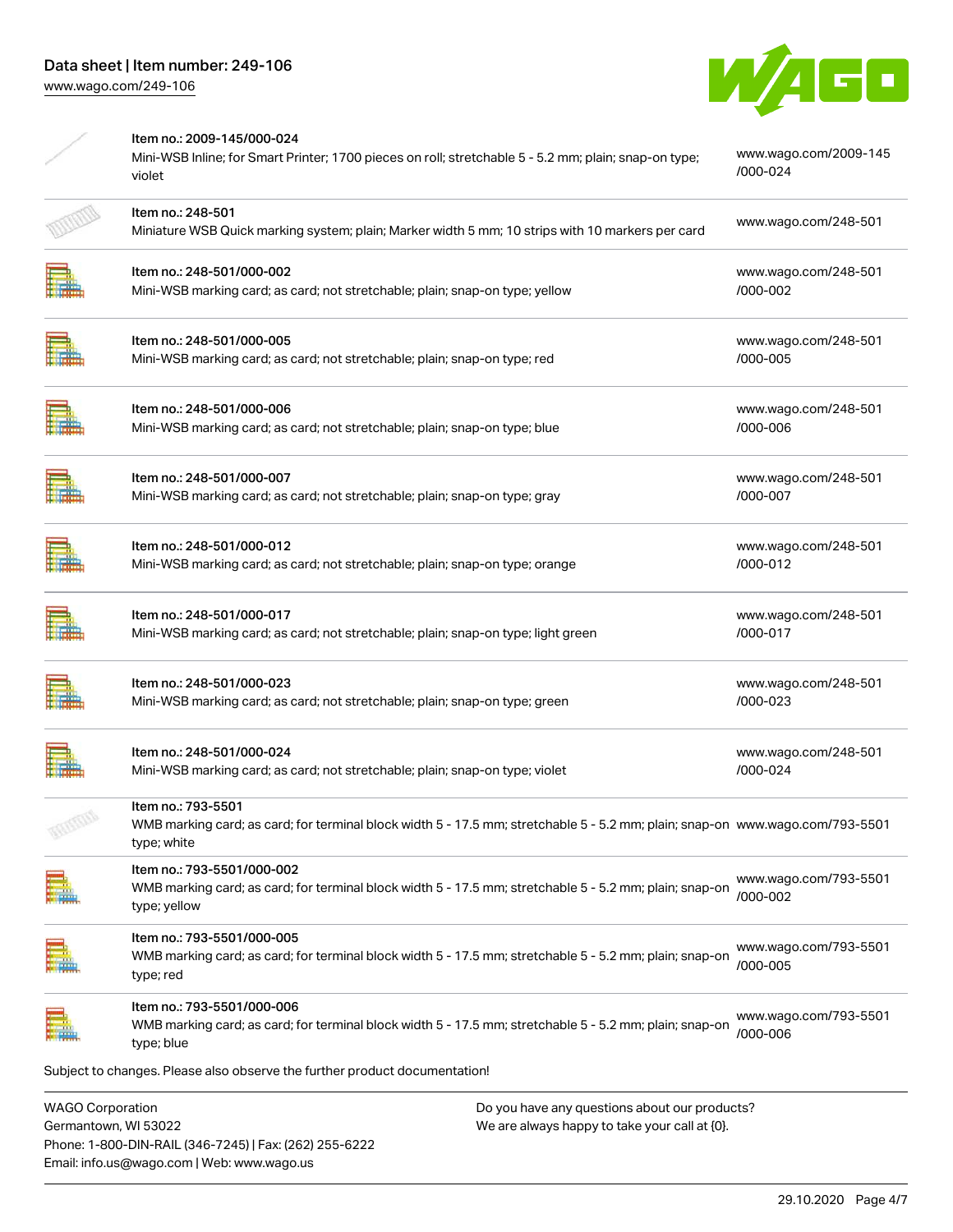## Data sheet | Item number: 249-106 [www.wago.com/249-106](http://www.wago.com/249-106)



|       | Item no.: 793-5501/000-007<br>WMB marking card; as card; for terminal block width 5 - 17.5 mm; stretchable 5 - 5.2 mm; plain; snap-on<br>type; gray        | www.wago.com/793-5501<br>/000-007 |
|-------|------------------------------------------------------------------------------------------------------------------------------------------------------------|-----------------------------------|
| E     | Item no.: 793-5501/000-012<br>WMB marking card; as card; for terminal block width 5 - 17.5 mm; stretchable 5 - 5.2 mm; plain; snap-on<br>type; orange      | www.wago.com/793-5501<br>/000-012 |
| E.    | Item no.: 793-5501/000-014<br>WMB marking card; as card; for terminal block width 5 - 17.5 mm; stretchable 5 - 5.2 mm; plain; snap-on<br>type; brown       | www.wago.com/793-5501<br>/000-014 |
| E.    | Item no.: 793-5501/000-017<br>WMB marking card; as card; for terminal block width 5 - 17.5 mm; stretchable 5 - 5.2 mm; plain; snap-on<br>type; green       | www.wago.com/793-5501<br>/000-017 |
| $\Xi$ | Item no.: 793-5501/000-023<br>WMB marking card; as card; for terminal block width 5 - 17.5 mm; stretchable 5 - 5.2 mm; plain; snap-on<br>type; light green | www.wago.com/793-5501<br>/000-023 |
| ▆     | Item no.: 793-5501/000-024<br>WMB marking card; as card; for terminal block width 5 - 17.5 mm; stretchable 5 - 5.2 mm; plain; snap-on<br>type; violet      | www.wago.com/793-5501<br>/000-024 |

## Downloads Documentation

| 249-106<br>X81 - Datei                                  | Feb 19, 2019 | xml<br>3.0 kB  | Download |
|---------------------------------------------------------|--------------|----------------|----------|
| 249-106<br>doc - Datei                                  | Apr 28, 2017 | doc<br>24.6 kB | Download |
| <b>Additional Information</b><br>Technical explanations | Apr 3, 2019  | pdf<br>2.2 MB  | Download |

## CAD files

| <b>CAD data</b> |
|-----------------|
|                 |

| 2D/3D Models 249-106 | URL<br>__ | Download |
|----------------------|-----------|----------|

#### CAE data

Subject to changes. Please also observe the further product documentation!

| WAGO Corporation                                       | Do you have any questions about our products? |
|--------------------------------------------------------|-----------------------------------------------|
| Germantown, WI 53022                                   | We are always happy to take your call at {0}. |
| Phone: 1-800-DIN-RAIL (346-7245)   Fax: (262) 255-6222 |                                               |
| Email: info.us@wago.com   Web: www.wago.us             |                                               |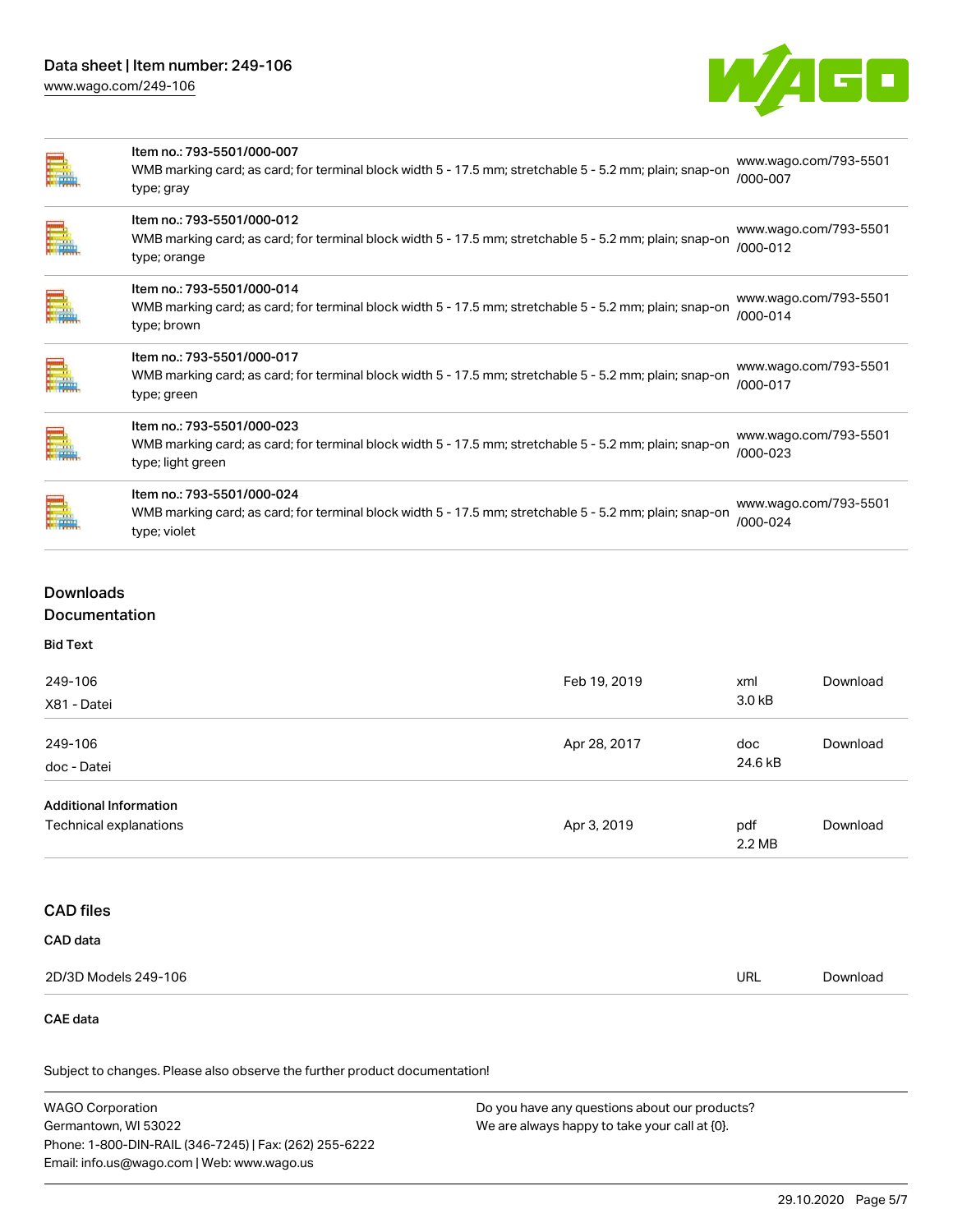

| WSCAD Universe 249-106 |      | Download |
|------------------------|------|----------|
| ZUKEN Portal 249-106   | 'JRL | Download |

#### Installation Notes

#### Installation



Snapping test plug and spacer modules together to assemble a multipole test plug module (max. 10 poles).

#### Conductor termination



CAGE CLAMP® connection

0.08 … 1.5 mm²; 5 mm wide module

0.08 … 2.5 mm²; 6 mm wide module

Subject to changes. Please also observe the further product documentation!

WAGO Corporation Germantown, WI 53022 Phone: 1-800-DIN-RAIL (346-7245) | Fax: (262) 255-6222 Email: info.us@wago.com | Web: www.wago.us

Do you have any questions about our products? We are always happy to take your call at {0}.